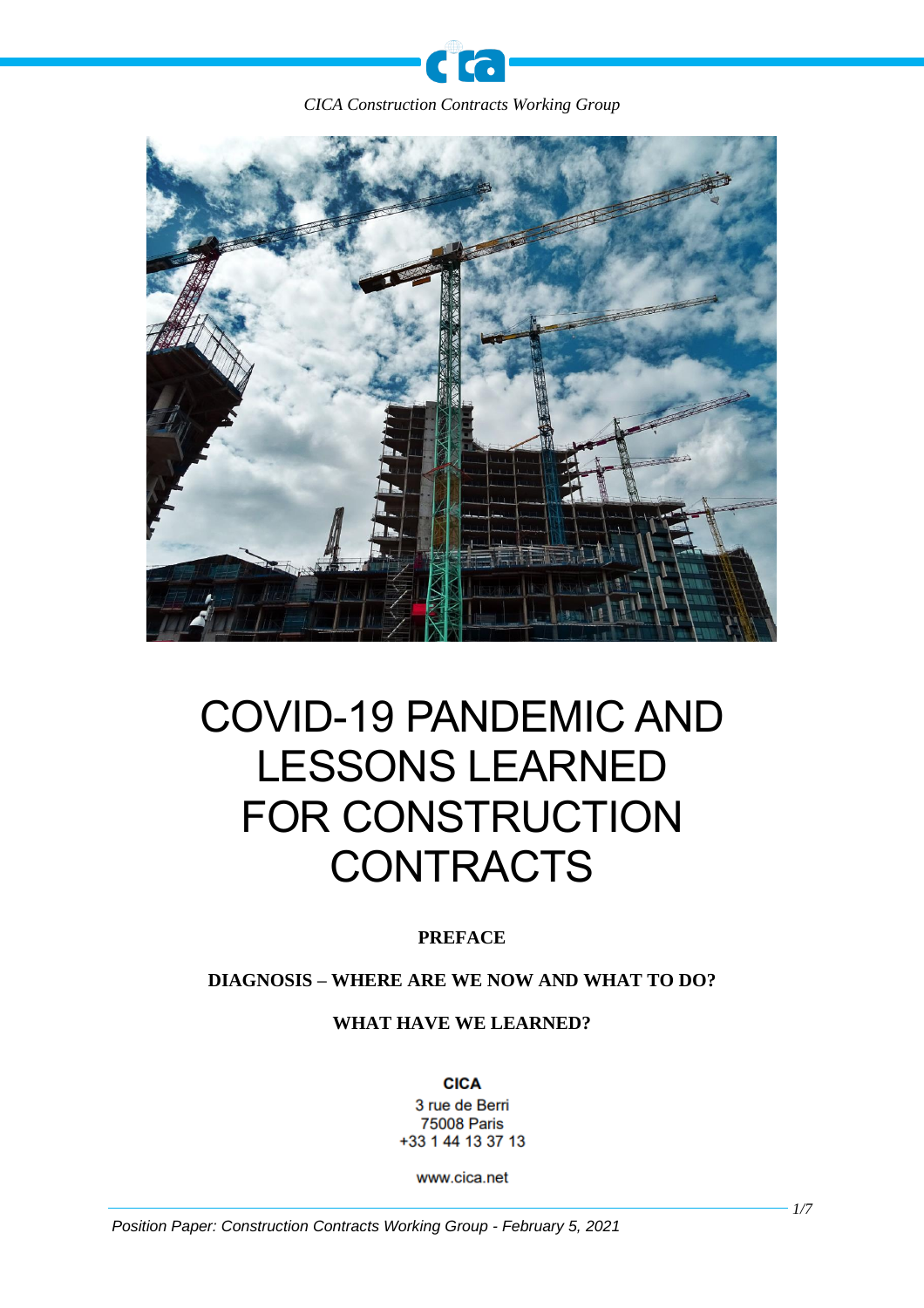

#### **I. PREFACE**

As is public knowledge, in December 2019, the hospitals of Wuhan city, capital of the Hubei province, in the People's Republic of China, detected the first cases of a disease caused by the virus SARS-CoV-2 ("coronavirus 2 of severe acute respiratory syndrome", "COVID -19").

After beginning to show a rapid increase in infections in different countries of the world, on March 11, 2020, the World Health Organization declared COVID-19 a pandemic.

The delicate health situation that the world population has experienced during the last few months has led to countries imposing travel restrictions, quarantines, confinements, social distancing, cancellation of events, and closure of establishments, among other measures.

In this context, the construction industry has been strongly affected by at least two significant phenomena: a) the total stoppage of projects, and; b) continuation of contracts under abnormal or extraordinary circumstances.

Regarding the first of the aforementioned cases, there is a certain global consensus that we are experiencing a force majeure, regulation of which is covered by statutory laws almost worldwide.

However, not all construction projects have been stopped. Indeed, some countries have determined that even under existing limitations and new health and safety requirements imposed by the authorities, construction is an essential activity. Therefore, the execution of construction contracts must continue, an issue that makes impossible the invocation of force majeure by contractors.

Thus, those contractors who had entered into private projects or public works contracts with the State, before the recognition of COVID-19 as a global pandemic, have had to continue construction under abnormal or extraordinary circumstances. As a result, fulfilment of obligations has become onerous, and introduced a lot of uncertainty over respective contracts.

In practice, contractors have been obliged to implement new on-site health regulations as well as purchasing safety masks, gloves, and other PPE. Delays in receiving these supplies in addition to the usual equipment required has created extra problems.

The extraordinary measures contractors have had to adopt to continue construction works have resulted in not only loss of productivity but also the extended employment of personnel and resources way beyond what was originally planned. In practice this has meant a radical change in work methods, with all their attendant time and cost consequences.

Despite clear evidence of these facts, authorities, employers, and legal bodies in many countries are not adequately reviewing or even recognizing the impact of this situation. The assumption is that the consequences of the pandemic will be borne solely or mainly by the contractors, as part of the risks of the contract. This undoubtedly disrupts the employer-contractor dynamic, which can only be detrimental to the industry long-term.

Considering the above, it is worth CICA asking what is being learned from this situation and how we can best advance construction projects under such extraordinary conditions, and with least impact on all participants.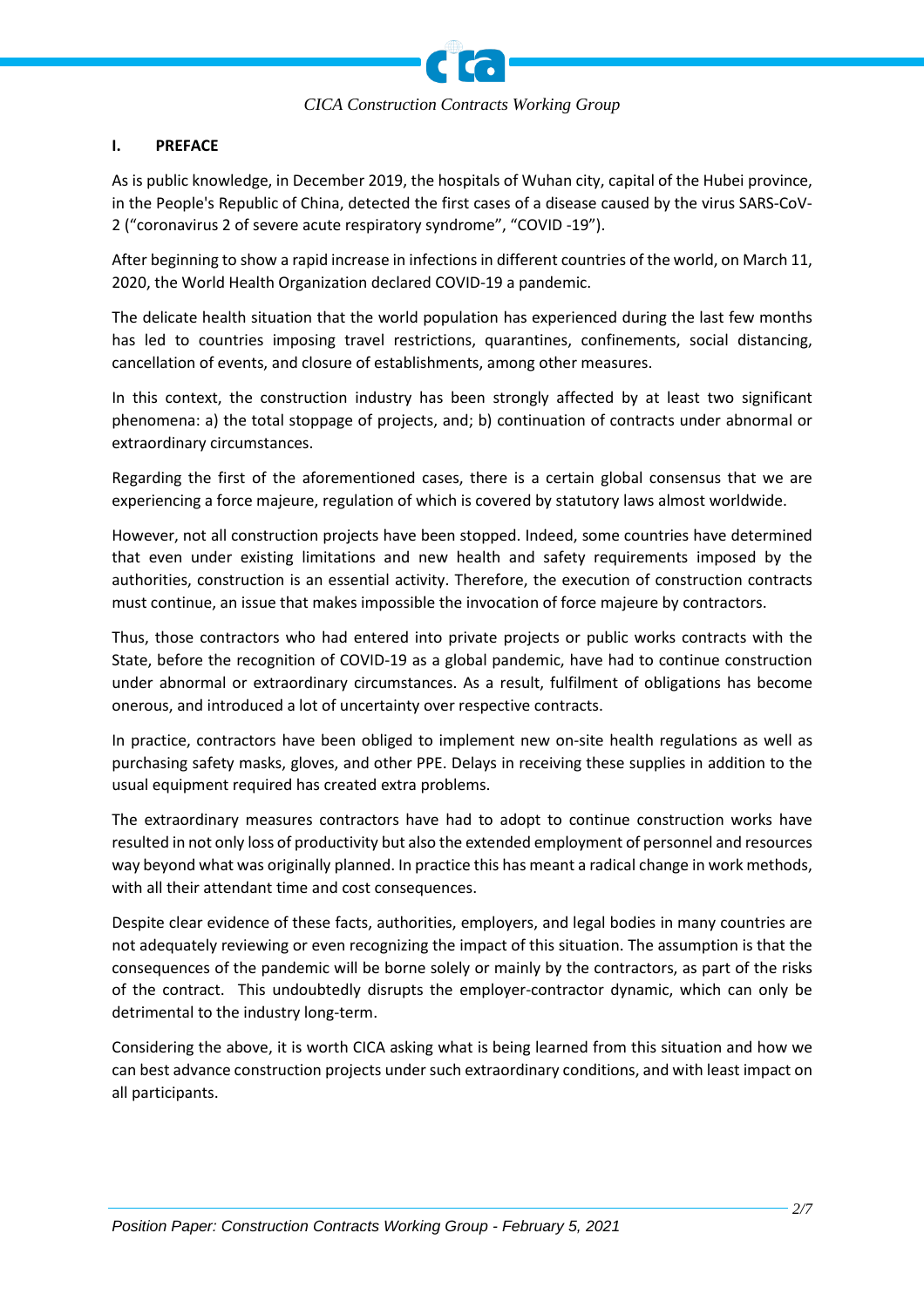

## **II. DIAGNOSIS – WHERE ARE WE NOW AND WHAT TO DO?**

The following table identifies key aspects of the construction process along with possible solutions as identified through conversations with specialized and public resources. It is not exhaustive, but we believe it covers the most important and relevant issues under the present circumstances:

| <b>STAGE</b>             | <b>DIAGNOSIS</b>                                                                                                                                                                                                                                                                                                   | <b>POSSIBLE SOLUTION</b>                                                                                                                                                                                                                                                                                                                                                                                                                                                                                           |
|--------------------------|--------------------------------------------------------------------------------------------------------------------------------------------------------------------------------------------------------------------------------------------------------------------------------------------------------------------|--------------------------------------------------------------------------------------------------------------------------------------------------------------------------------------------------------------------------------------------------------------------------------------------------------------------------------------------------------------------------------------------------------------------------------------------------------------------------------------------------------------------|
| <b>Tender</b><br>process | Non-use of standard forms of<br>construction contracts:<br>In many cases, standard forms of<br>construction<br>contracts<br>showed<br>benefits thanks to a more balanced<br>situation between parties. Sadly,<br>standard construction contracts are<br>not used in many jurisdictions.                            | The institutions issuing standard forms of<br>construction contracts should<br>adopt<br>guidelines and/or addenda to<br>their<br>standard contracts to establish<br>risk<br>allocation<br>between<br>employer<br>and<br>contractor on an effective and fair basis in<br>the face of pandemics of this scale.<br>FIDIC, the sector leader in this area,<br>already took action and issued guidelines.<br>Ongoing training in use of standard<br>construction contracts (employers and<br>contractors) is essential. |
|                          | <b>Treatment</b><br>of<br>extraordinary<br>circumstances like COVID-19:<br>Contractual clauses in traditional<br>contracts include no provision for<br>managing<br>extraordinary<br>circumstances, using instead the<br>same framework as for a regular<br>case of force majeure.                                  | Review the wording of the contracts,<br>particularly risk balance in case of<br>extraordinary circumstances.<br>Tendering contractors must understand<br>that scrutinizing the bidding documents<br>well<br>raising questions<br>and<br>as<br>as<br>requesting clarifications on risk allocation<br>similar issues, is<br>COVID-19<br>and<br>on<br>essential to correctly price their bid and to<br>raise the issue for the employer at the<br>outset.                                                             |
|                          | Lack of collaborative approach:<br>Even considering the fact that the<br>economy is facing probably the<br>most difficult challenges in modern<br>history, tender processes are not<br>including a collaborative project<br>delivery<br>system<br>or<br>even<br>a<br>collaborative project management<br>approach. | Consider the use of collaborative and<br>more flexible contracting models.<br>Include contractual provisions to provide<br>parties with sufficient tools and measures<br>to jointly manage new conditions and<br>execute works in the most efficient<br>manner.                                                                                                                                                                                                                                                    |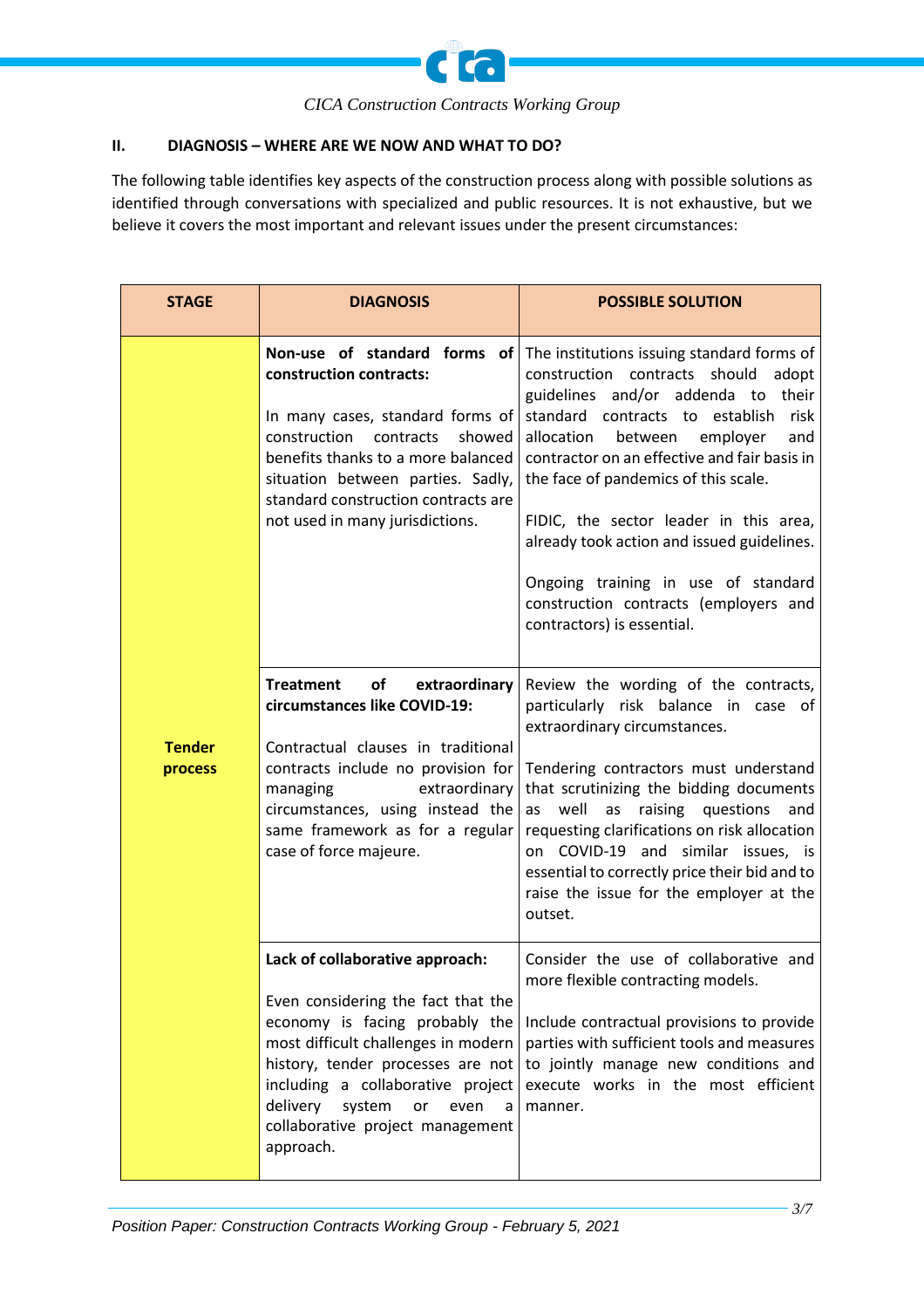

| <b>Applicable</b><br>law<br>usually<br>is<br>insufficient:<br>Remedies outside the contract<br>were sought in the case of poorly or<br>strictly drafted contracts: hardship<br>or even impossibility concepts were<br>triggered<br>under<br>certain<br><b>This</b><br>jurisdictions.<br>fairly<br>demonstrated the importance of<br>exclusivity<br>provisions<br>(to<br>the<br>exclusion of other legal remedies<br>under applicable law)<br>in<br>the<br>contracts. | It is crucial to analyze the applicable law<br>of the contract at the tender stage in<br>order to determine the additional risks or<br>benefits that a specific contractor may<br>have. It has also been seen that most<br>governments have not taken specific<br>measures to mitigate the effects of the<br>pandemic. Therefore, contractors should<br>also make sure to consider and list all<br>relevant local legal measures that become<br>applicable in the project tendered for.<br>This will ensure appropriate additional<br>clauses are included in the contract<br>should applicably law or measures be<br>insufficient to deal with the issue. |
|----------------------------------------------------------------------------------------------------------------------------------------------------------------------------------------------------------------------------------------------------------------------------------------------------------------------------------------------------------------------------------------------------------------------------------------------------------------------|------------------------------------------------------------------------------------------------------------------------------------------------------------------------------------------------------------------------------------------------------------------------------------------------------------------------------------------------------------------------------------------------------------------------------------------------------------------------------------------------------------------------------------------------------------------------------------------------------------------------------------------------------------|
| <b>Integrity and Anti-corruption:</b><br>οf<br>construction<br>Direct<br>award<br>projects justified by the pandemic,<br>instead of public bids, have been a<br>concern in many jurisdictions.<br>Also, concern over governmental<br>decisions abandoning compliance<br>and integrity rules, have been of<br>extreme concern everywhere.                                                                                                                             | Contractors are encouraged to take<br>action whether directly or through their<br>associations in respective countries, to<br>oppose such application for the ultimate<br>long-term benefit of the construction<br>industry where anti-transparent practices<br>constitute the source of significant harm.                                                                                                                                                                                                                                                                                                                                                 |
| <b>Financial health:</b><br>The pandemic has shown how the<br>financial health of many employers<br>was not sufficiently robust to deal<br>with the crisis effectively.                                                                                                                                                                                                                                                                                              | Appropriate mechanisms for suspension<br>of the works in case there is a justifiable<br>concern on the financial capacity of the<br>employer should be included in contracts<br>so that the contractors do not risk self-<br>financing of a project.<br>Inclusion of health supplies and medical<br>support should be considered in the<br>financial<br>analysis during the tender<br>process.                                                                                                                                                                                                                                                             |

*4/7*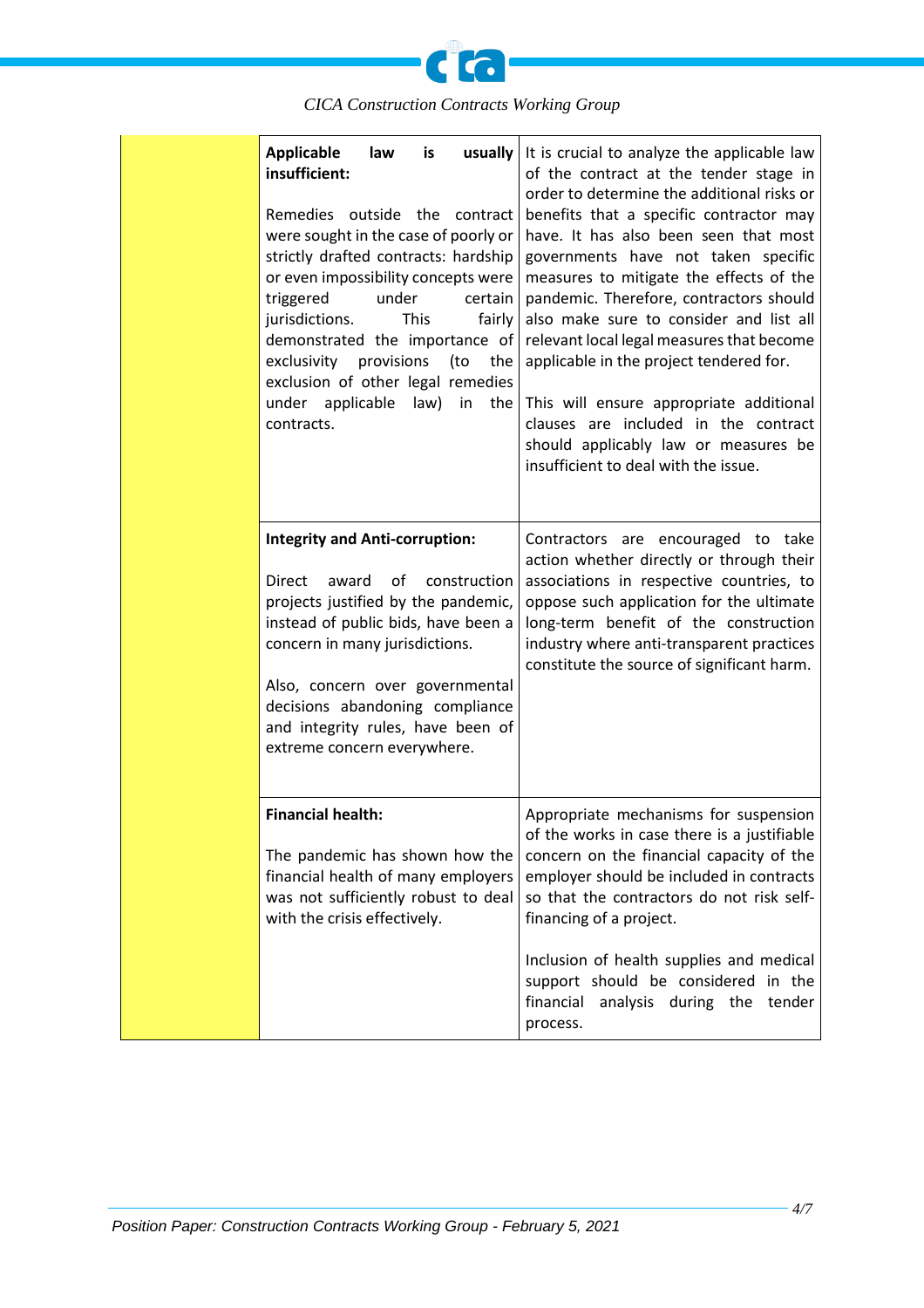

|                          | Limited liability of contractors-<br>The limited liability of contractors<br>under exceptional circumstances<br>has been questioned: employers<br>impose an obligation to assume the<br>burden of costs derived from<br>COVID-19 on contractors in many<br>cases.                                               | Include adoption of employer risks such<br>as COVID-19 in contracts.<br>Establish the burden of extra costs raised<br>by legal procedures, force majeure and<br>hardship that occur after the contract is<br>signed.<br>Include<br>reimbursable<br>cost<br>as<br>a<br>mechanism to determine the amount<br>paid to the contractor.<br>Extra costs arising from measures to<br>manage such events (whether legally<br>imposed or not), and/or the impact on<br>time and execution of works. |
|--------------------------|-----------------------------------------------------------------------------------------------------------------------------------------------------------------------------------------------------------------------------------------------------------------------------------------------------------------|--------------------------------------------------------------------------------------------------------------------------------------------------------------------------------------------------------------------------------------------------------------------------------------------------------------------------------------------------------------------------------------------------------------------------------------------------------------------------------------------|
|                          | <b>Health and Safety:</b><br>While in the past this mainly<br>addressed accidents, the "new<br>normal" prompts us to reconsider<br>health matters on site, as well as<br>mental health measures for staff<br>and workers.                                                                                       | Appropriate<br>budget<br>and<br>payment<br>mechanism should be included in bids or<br>internal project management plans so as<br>to ensure the execution phase runs<br>smoothly<br>under<br>"new<br>normal"<br>circumstances.                                                                                                                                                                                                                                                              |
| <b>Project execution</b> | <b>Contract management:</b><br>The overall general lesson is that<br>drafting and wording of contracts<br>and contractual risk analysis before<br>concluding the contracts is as l<br>important as executing the $\vert$ is not at the employer's discretion.<br>associated works.                              | Proper drafting should be followed by<br>management of specific clauses on<br>COVID-19 or similar. Notice should be<br>given in a timely manner and issues<br>thoroughly addressed to ensure that any<br>postponement due to cost or time impact                                                                                                                                                                                                                                           |
|                          | In-depth analysis proved once<br>for<br>again<br>significant<br>proper<br>contract interpretation:<br>Assessment of not the event itself (a<br>controversial force majeure) but its<br>consequences (changes in law -<br>hardship)<br>was<br>required<br>to<br>accurately address liability between<br>parties. | Considering COVID-19<br>similar<br>(or<br>"exceptional<br>situations)<br>as<br>one<br>circumstance", giving<br>integral<br>an<br>treatment to the event itself and its<br>consequences.                                                                                                                                                                                                                                                                                                    |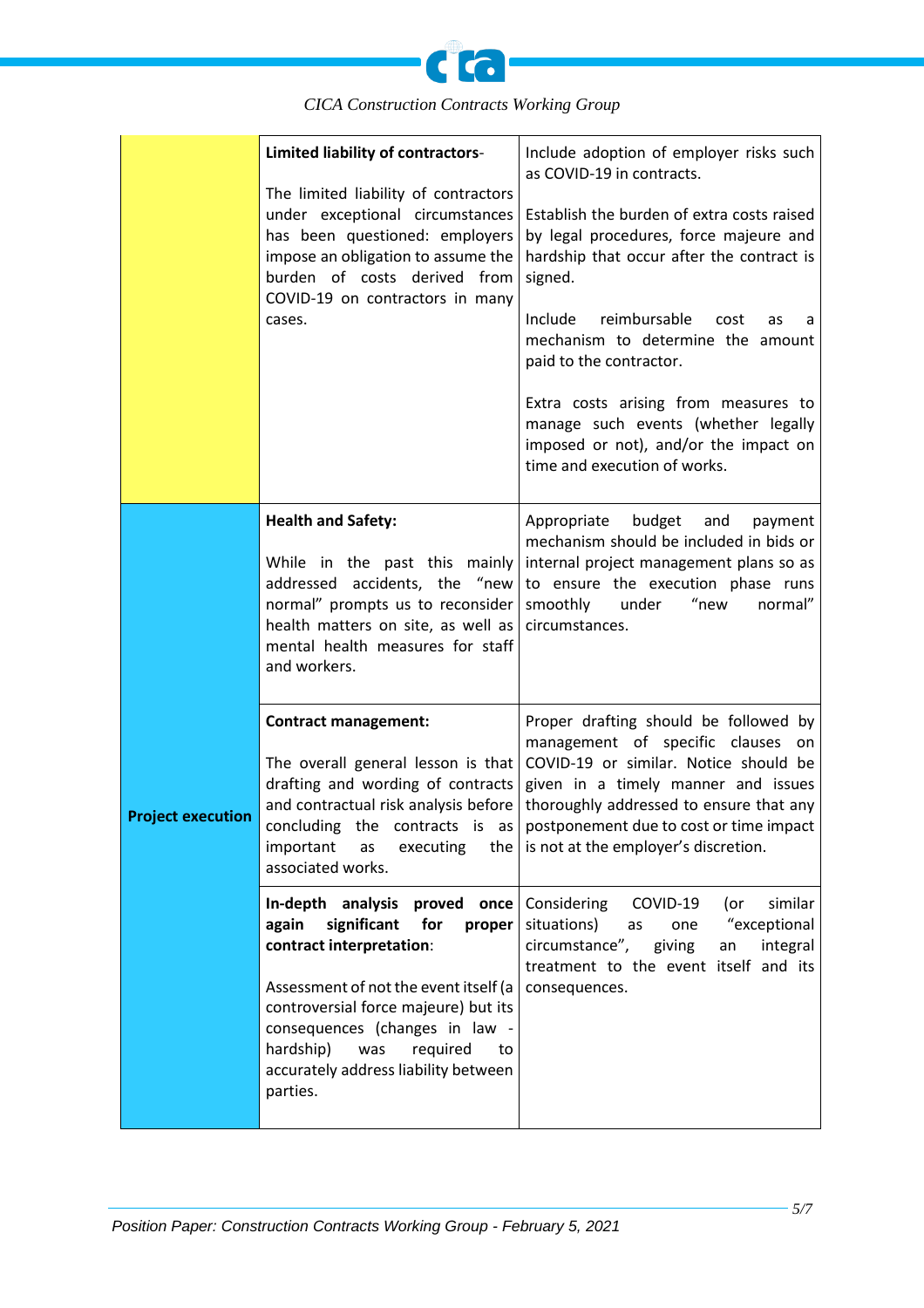

|                                     | Extent of "mitigation" liability of<br>the contractor:<br>This topic (whether directly or<br>indirectly)<br>significantly<br>was<br>questioned.<br>this<br>actually<br>Can<br>extend to measures taken to<br>perform works under the "new<br>normal"? Can COVID-19 measures<br>merely<br>treated<br><b>HSE</b><br>be<br>as<br>requirements, updated from time<br>to time throughout the contract? | We approach this matter rigorously to<br>underline<br>that<br>pandemic-related<br>a<br>measure may not be considered merely a<br>HSE compliance matter where the<br>contractor absorbs the risk.<br>Separate clauses on force majeure (or<br>change in law) would otherwise be null<br>and void.                                                                                                                                                                                                                                                                                                              |
|-------------------------------------|---------------------------------------------------------------------------------------------------------------------------------------------------------------------------------------------------------------------------------------------------------------------------------------------------------------------------------------------------------------------------------------------------|---------------------------------------------------------------------------------------------------------------------------------------------------------------------------------------------------------------------------------------------------------------------------------------------------------------------------------------------------------------------------------------------------------------------------------------------------------------------------------------------------------------------------------------------------------------------------------------------------------------|
| <b>Dispute</b><br><b>Resolution</b> | <b>Dispute resolution mechanisms:</b><br>dispute<br>Existence<br>of<br>proper<br>resolution mechanisms was once<br>again appreciated and the lack<br>thereof proved fatal, usually to the<br>significant<br>disadvantage<br>оf<br>contractors. Mediation and Dispute<br>Boards are showing their benefits.                                                                                        | Contractors are encouraged to make full<br>use of existing mechanisms for a timely<br>resolution of issues. The guidelines<br>published by institutions such as the<br>Dispute Resolution Board Foundation<br>(DRBF - for disputes) and International<br>Chamber of Commerce (ICC - for<br>arbitration), should be followed under the<br>"new normal."<br>It is highly recommended that standing<br>Dispute Boards be implemented for<br>projects.<br>It is vital to implement a Fast-Track<br>decision-making process over time/cost<br>consequences to contracts, such as those<br>risks posed by COVID-19. |
|                                     | <b>Force Majeure:</b><br>The concept of "Force majeure" has<br>and<br>been<br>controversial<br>poorly<br>understood<br>global<br>even<br>in<br>a<br>the<br>pandemic where<br>ordinary<br>course of the business was ceased<br>at a global scale for months.                                                                                                                                       | clauses<br>should<br>Force<br>majeure<br>be<br>amended to suit present application.<br>Regarding future contracts, parties would<br>do well to bear in mind that determining<br>the extent of a force majeure and its<br>consequences could<br>help to<br>avoid<br>when<br>disagreement<br>applying<br>these<br>clauses.                                                                                                                                                                                                                                                                                      |